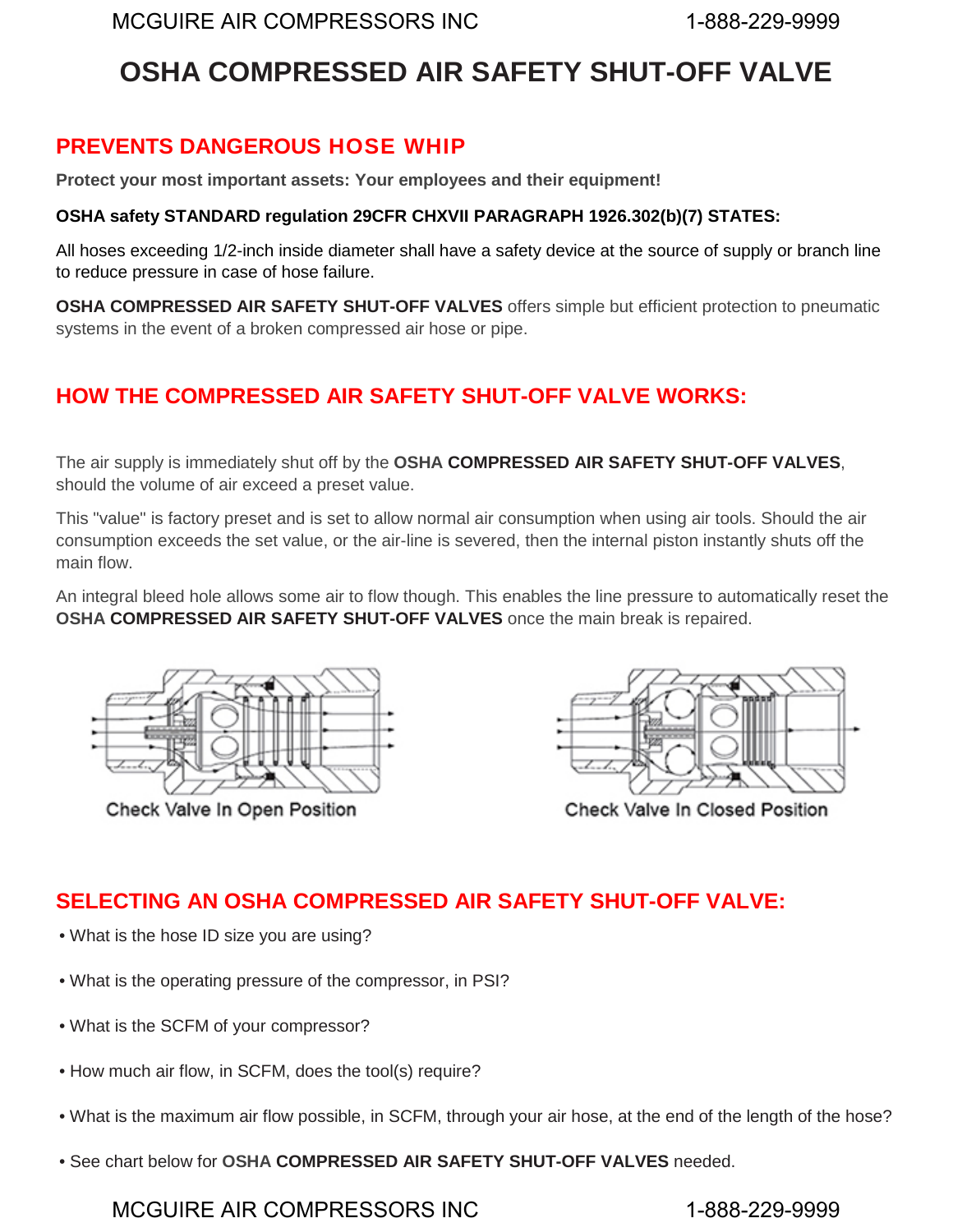## MCGUIRE AIR COMPRESSORS INC<br>
1-888-229-9999

| <b>Safety Shut-off Valve Cut-off</b><br>Rates at PSI's Other Than 90 |  |  |  |                               |  |
|----------------------------------------------------------------------|--|--|--|-------------------------------|--|
| Inlet pressure (PSI)                                                 |  |  |  | 25 50 75 100 125              |  |
| Flow rate multiplier                                                 |  |  |  | $.62$ $.79$ $.93$ $1.05$ 1.16 |  |

| <b>NPT and Hose</b><br><b>ID Size</b> | Part #             | <b>Cut-off Flow Range</b><br>(SCFM at 90 PSI) |  |  |
|---------------------------------------|--------------------|-----------------------------------------------|--|--|
| 1/4"                                  | SCVL <sub>2</sub>  | 23-29                                         |  |  |
| 3/8"                                  | <b>SCVM3</b>       | $39 - 47$                                     |  |  |
|                                       | SCVS3              | 52-65                                         |  |  |
| 1/2"                                  | SCVM4              | 70-78                                         |  |  |
|                                       | SCVS4              | 80-96                                         |  |  |
| 3/4"                                  | SCVL6              | 72-88                                         |  |  |
|                                       | <b>SCVM6</b>       | 92-108                                        |  |  |
|                                       | <b>SCVR6</b>       | 112-128                                       |  |  |
|                                       | SCVJ6              | 132-148                                       |  |  |
|                                       | <b>SCVS6</b>       | 160-180                                       |  |  |
|                                       | SCVH <sub>6</sub>  | 180-200                                       |  |  |
| 1"                                    | <b>SCVL8</b>       | 165-195                                       |  |  |
|                                       | <b>SCVM8</b>       | 220-260                                       |  |  |
|                                       | <b>SCVS8</b>       | 280-320                                       |  |  |
|                                       | SCVH <sub>8</sub>  | 310-340                                       |  |  |
| $1 - 1/4"$                            | SCVL <sub>10</sub> | 260-290                                       |  |  |
|                                       | SCVM <sub>10</sub> | 300-340                                       |  |  |
|                                       | SCVS <sub>10</sub> | 440-500                                       |  |  |
|                                       | SCVH <sub>10</sub> | 570-630                                       |  |  |
| $1 - 1/2"$                            | SCVL <sub>12</sub> | 300-360                                       |  |  |
|                                       | SCVM <sub>12</sub> | 470-530                                       |  |  |
|                                       | SCVS12             | 640-720                                       |  |  |
|                                       | SCVH <sub>12</sub> | 750-830                                       |  |  |
| 2"                                    | SCVL <sub>16</sub> | 510-590                                       |  |  |
|                                       | SCVM16             | 725-825                                       |  |  |
|                                       | SCVS <sub>16</sub> | 900-1050                                      |  |  |
|                                       | SCVH <sub>16</sub> | 1100-1200                                     |  |  |
| 3"                                    | SCVL24             | 1200-1400                                     |  |  |
|                                       | SCVS24             | 2400-2700                                     |  |  |
|                                       | SCVH <sub>24</sub> | 2850-3050                                     |  |  |

#### **INSTALLATION**

An **OSHA COMPRESSED AIR SAFETY SHUT-OFF VALVES** should be placed immediately after the air control shut off valve and before the hose on a compressor, and after each discharge port that a hose is connected to.

## **OPERATION:**

Before starting the compressor the air control valve should be closed completely. When the compressor unloads, open the air shut off control valve *very slowly***.** Full port ball valves tend to work better than gate or butterfly type valves.

The air shut off control valve must be fully open for the **OSHA COMPRESSED AIR SAFETY SHUT-OFF VALVES** to work. Some portable air compressor manufacturers recommend start-up with the air control valve slightly open. In this case you may have to close the valve and reopen it slowly to the full open position, or wait for the safety shut-off valve to reset itself.

If the **OSHA COMPRESSED AIR SAFETY SHUT-OFF VALVES** fails to operate despite meeting all conditions, check the hose line for obstructions or a hose mender restricting normal air flow.

## MCGUIRE AIR COMPRESSORS INC 1-888-229-9999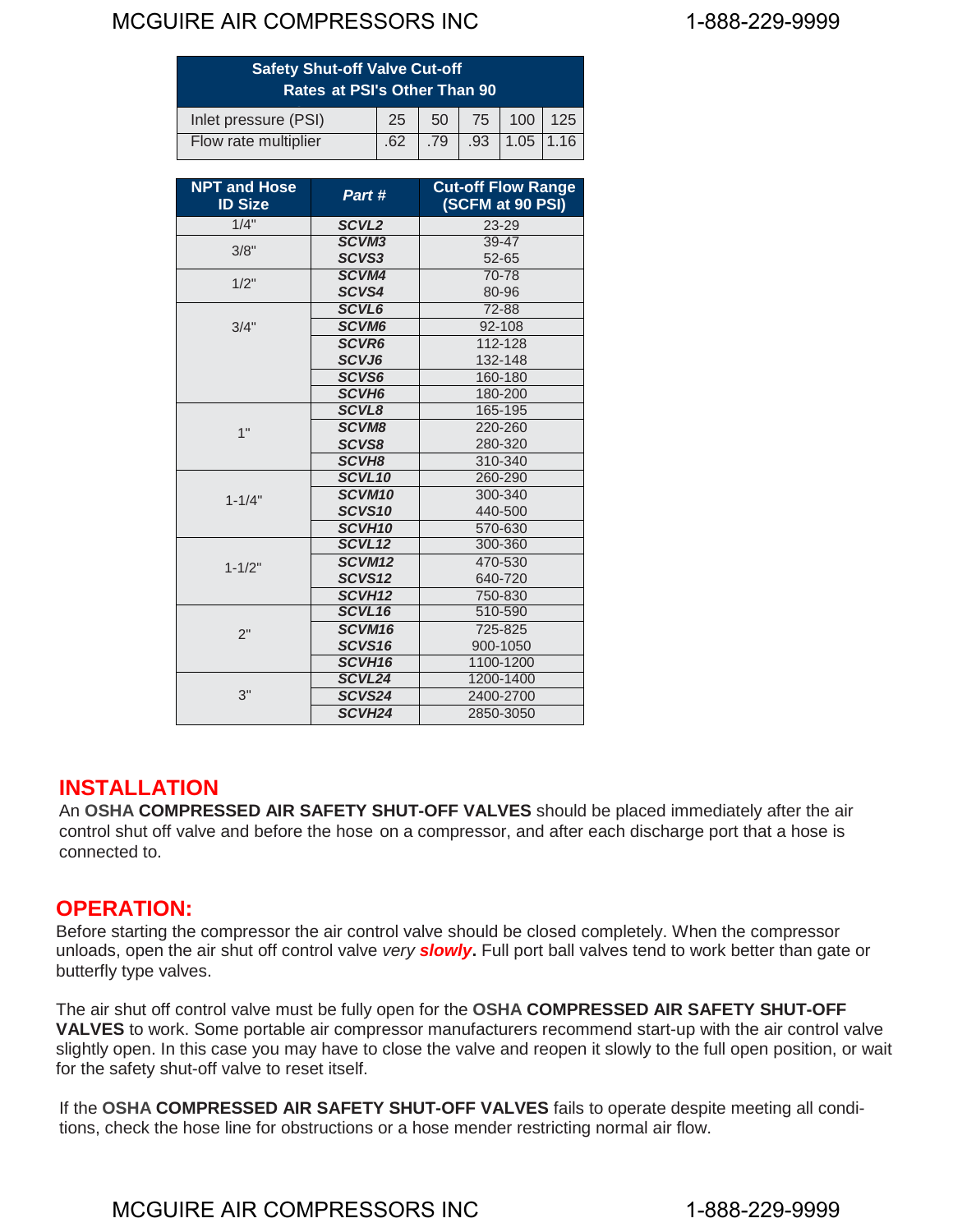## **VERIFYING OPERATIONS:**

- Install **OSHA COMPRESSED AIR SAFETY SHUT-OFF VALVES** following the instructions supplied.
- Connect tool or equipment to air-line hose to complete circuit to the air line
- Switch on operation to ensure a complete cycle is performed.
- If tool or equipment starts and runs satisfactorily, stop operation and depressurize air airline.
- Disconnect hose from tool or circuit and **secure hose end.**
- Turn on air supply progressively (to avoid decompression effect). Prior to fully reaching operation conditions, the **OSHA COMPRESSED AIR SAFETY SHUT-OFF VALVES** should suddenly activate and cut off the flow.
- A slight air flow will remain as part of the automatic re-set function. If the **OSHA COMPRESSED AIR SAFETY SHUT-OFF VALVE** is not activated the unit should be disconnected and the **lower flow range OSHA COMPRESSED AIR SAFETY SHUT-OFF VALVES** should be used.

#### **OPERATING PRESSURE:**

- Maximum 232 PSIG
- Minimum according to hose length
- Drop pressure at shut-off flow. 2 TO 5 PSIG

## **OPERATING TEMPERATURE:**

- $\bullet$   $-4^{\circ}F^*$  to  $+250^{\circ}F$
- Consult our Technical Service for use below +35˚F
- At low temperature ensure **OSHA COMPRESSED AIR SAFETY SHUT-OFF VALVES** is not subject to ice conditions which may prevent function.

## **MATERIALS:**

Aluminum or brass body, brass internal parts, stainless steel spring

## **PRODUCT FEATURES:**

- Protects personnel, machinery and plant
- Maintenance friendly repair possible while plant is still working
- Economic: competitive pricing, no un-necessary repairs
- Complies with EN ISO 4414/ISO 4414 § 5.4.5.11.1 Machine Directive 2006/42/EG
- Complies with OSHA USA: 1926 Safety & Health Regulations for Construction Power-operated hand tools - 1926.302/b.7 OSHA regulations (Standards - 29 CFR)
- MSHA (Mine Safety and Health Administration) Regulations: 30 CFR Sections §56.13021 Hihgpressure hose connection states: 30 CFR Sections §57.1730. Compressed air; general; compressed air systems
- Reliable and tamperproof, no adjustment necessary
- compact size
- Compatible with all pneumatic systems

## MCGUIRE AIR COMPRESSORS INC 1-888-229-9999